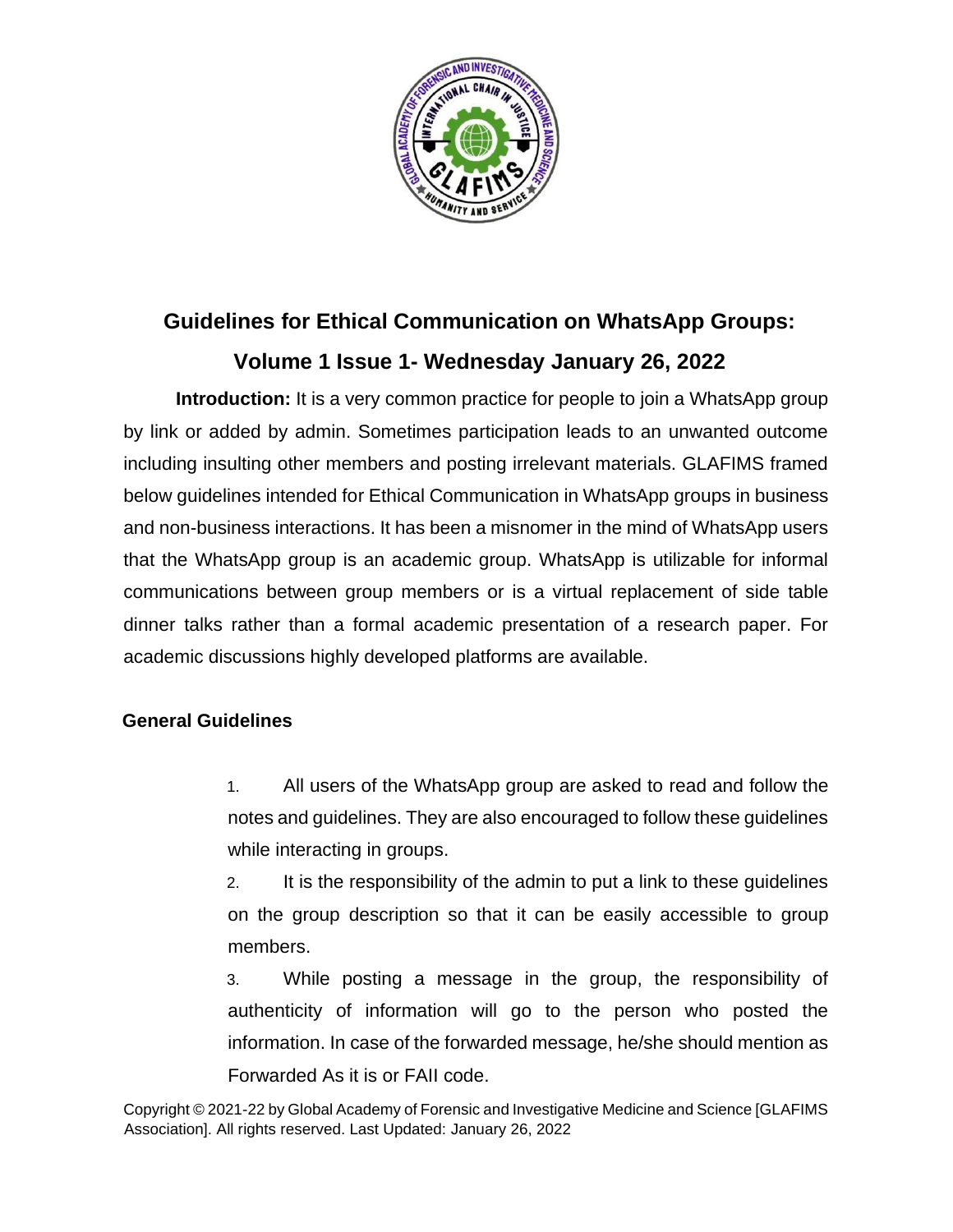

4. All members enjoy equal rights in the group, this is not any different by any trait.

5. All Admins have equal rights.

6. It is the right of the admin to control the administrative aspects without encouraging or discouraging the freedom of speech of the members.

7. In case of violation of major and minor criteria, admins have the right to take action as prescribed below in this document or with their vision acceptable to all members.

8. The admin doesn't need to inform the violator before taking action.

9. Members who do not agree to the terms and conditions have the right to exit the group any time without prior notice to the admin.

10. In case of any dispute, it is advisable not to interact with each other.

11. Messages posted on the WhatsApp groups should be supportive and respectful.

12. Offloading frustration and expressing strong feelings are not acceptable in interacting with the WhatsApp group. Personal emotional outburst with mutual agreements is not within the purview of GLAFIMS Guidelines but try to keep your language moderate and your criticism constructive.

13. Respect the confidentiality of anything posted on the group, and avoid mentioning names and other details in your posts and if there is any risk that these mentions could cause you difficulties. Don't name professionals during the interactions.

14. Remember that the other people in the group want to hear about successes as well as problems.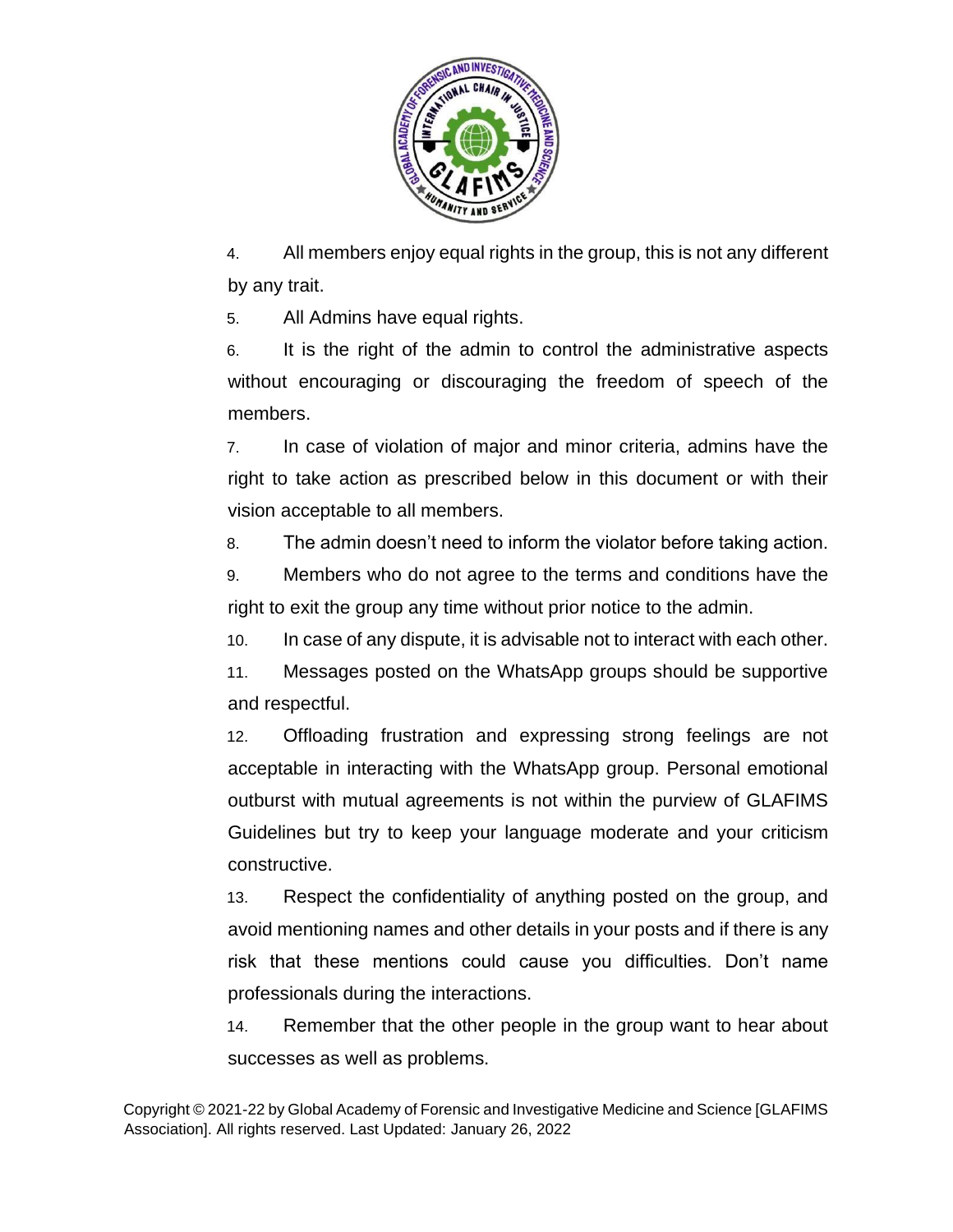

15. It's okay to make passing comments on what's happening around you, whether its football results, politics, the weather, etc.

16. Links to online information posted in WhatsApp messages should relevant to the vision of the group admin. Links and other requests should not be posted if they relate to commercial services, unrelated campaigns, or personal appeals.

17. Some group members may message you directly. There is no obligation to answer. If this direct personal approach does not suit you 18. You are expected to be patient and allow new members to find their feet in the group. 19. You are expected to give new members time, space, and peace to observe, to watch conversations, to see how to communicate.

19. Group admin has the right to take recommended action without any bias. However, it is the responsibility of the admin to provide the member a chance to explain and reconsider the decisions if the admin is satisfied with the explanation. Admin is encouraged to give a grievance redressal forum for members.

## **Disclaimer:**

Your mobile phone number is required to join WhatsApp. It is not possible to hide your mobile phone number in WhatsApp. Please be aware your mobile phone number is visible to anyone else in the same WhatsApp discussion group as you. It is forbidden to misuse the mobile phone number of any other participant in the group.

Copyright © 2021-22 by Global Academy of Forensic and Investigative Medicine and Science [GLAFIMS Association]. All rights reserved. Last Updated: January 26, 2022